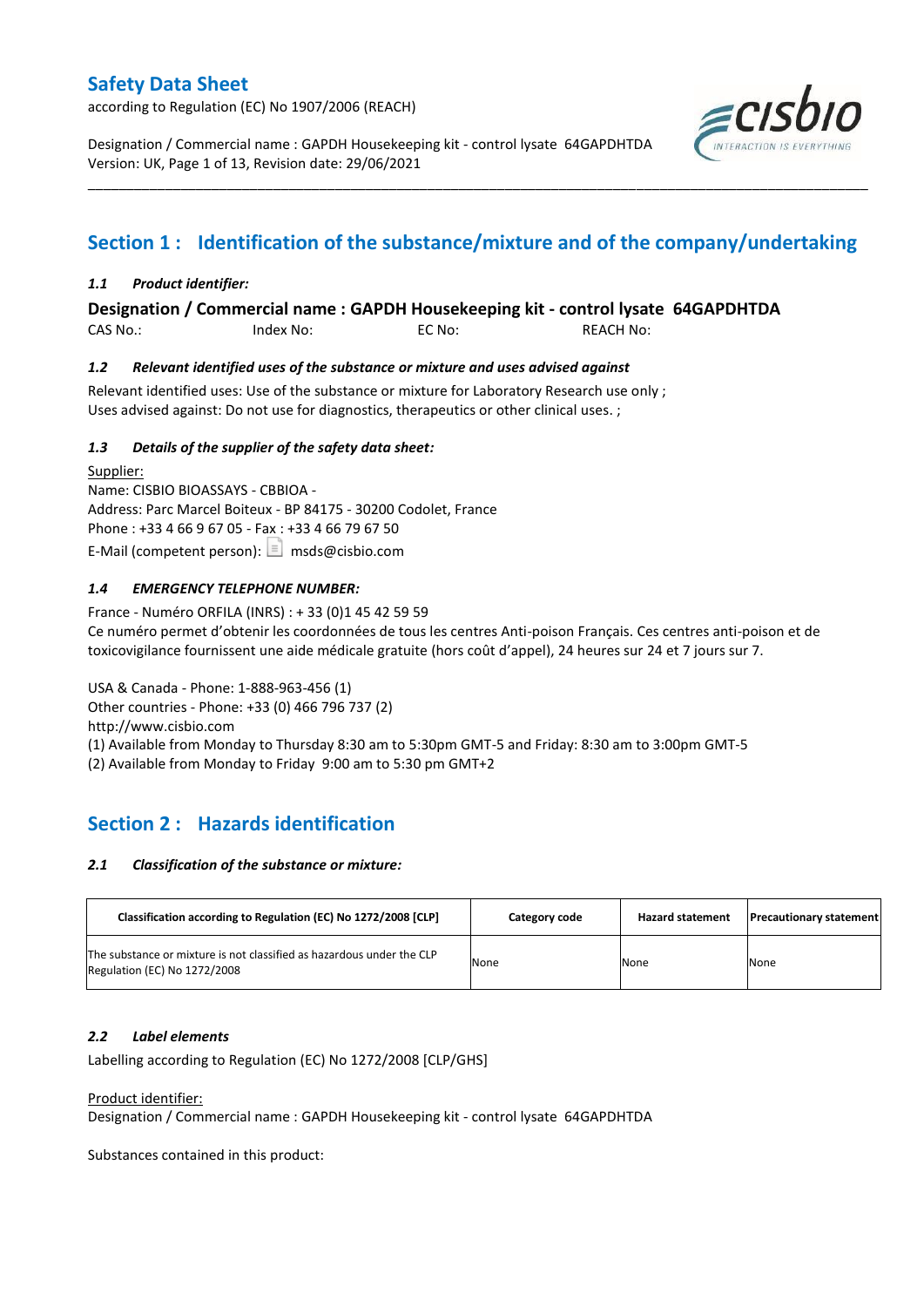according to Regulation (EC) No 1907/2006 (REACH)

Designation / Commercial name : GAPDH Housekeeping kit - control lysate 64GAPDHTDA Version: UK, Page 2 of 13, Revision date: 29/06/2021



Hazard pictograms

Signal word:

Hazard and precautionary statements:

#### *2.3 Other hazards*

The mixture does not contain substances classified as 'Substances of Very High Concern' (SVHC) >= 0.1% published by the European CHemicals Agency (ECHA) under article 57 of REACH. The mixture satisfies neither the PBT nor the vPvB criteria for mixtures in accordance with annexe XIII of the REACH regulations EC 1907/2006. ; Adverse human health effects and symptoms:

\_\_\_\_\_\_\_\_\_\_\_\_\_\_\_\_\_\_\_\_\_\_\_\_\_\_\_\_\_\_\_\_\_\_\_\_\_\_\_\_\_\_\_\_\_\_\_\_\_\_\_\_\_\_\_\_\_\_\_\_\_\_\_\_\_\_\_\_\_\_\_\_\_\_\_\_\_\_\_\_\_\_\_\_\_\_\_\_\_\_\_\_\_\_\_\_\_\_\_\_\_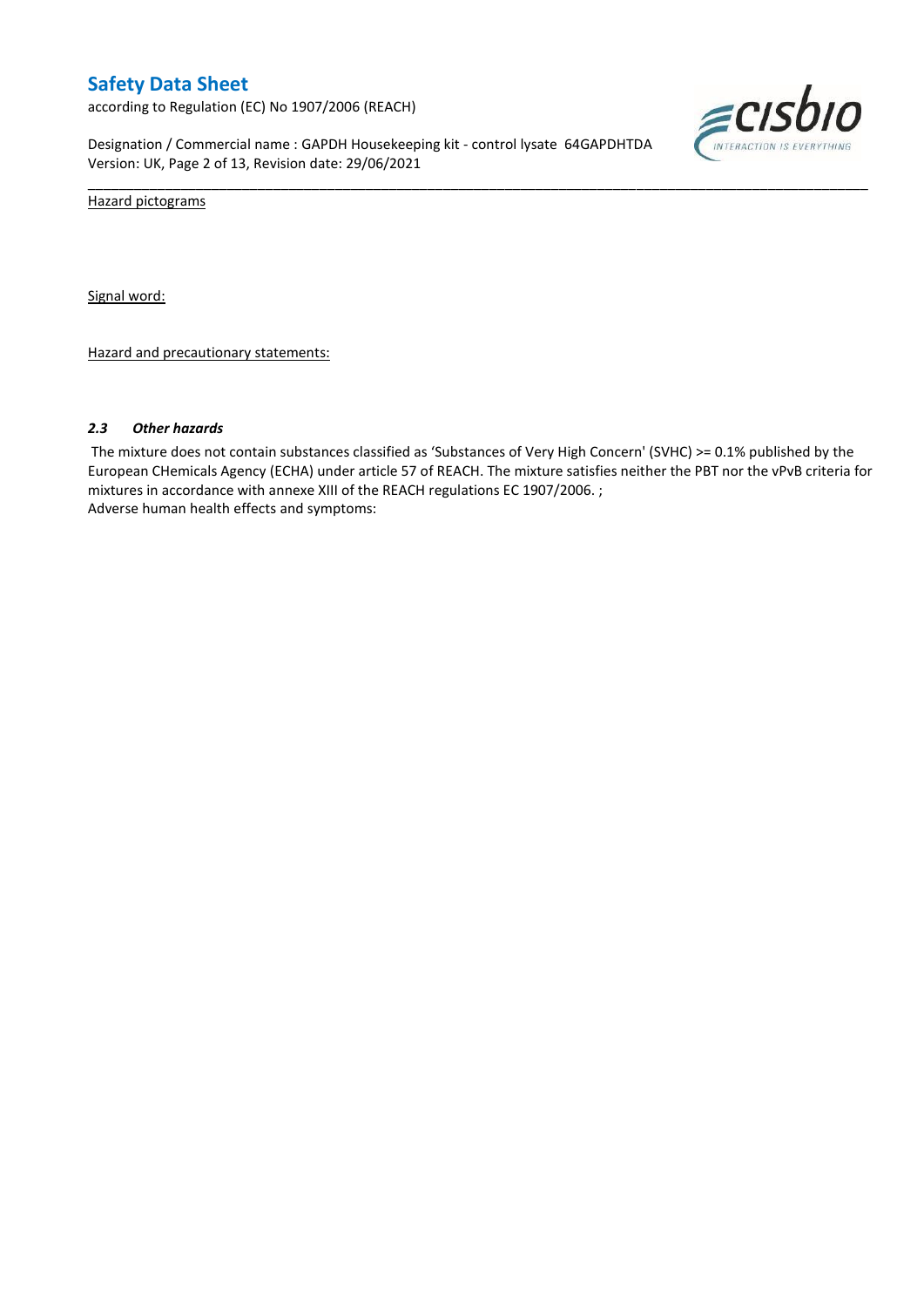according to Regulation (EC) No 1907/2006 (REACH)

≡cısbıo

Designation / Commercial name : GAPDH Housekeeping kit - control lysate 64GAPDHTDA Version: UK, Page 3 of 13, Revision date: 29/06/2021

# **Section 3 : Composition/information on ingredients**

### *3.2 Mixtures*

Hazardous ingredients:

| Substance name                                                               | CAS n° | Index n° | EC n°     | <b>Classification according Regulation (EC)</b><br>No. 1272 [CLP] | Concentration<br>(%) | <b>SCL</b> | M-factor |
|------------------------------------------------------------------------------|--------|----------|-----------|-------------------------------------------------------------------|----------------------|------------|----------|
| $4-(2-$<br>hydroxyethyl)piperazin- 7365-45-9<br>1-ylethanesulphonic<br>lacid |        |          | 230-907-9 |                                                                   | $< 3\%$              |            |          |

\_\_\_\_\_\_\_\_\_\_\_\_\_\_\_\_\_\_\_\_\_\_\_\_\_\_\_\_\_\_\_\_\_\_\_\_\_\_\_\_\_\_\_\_\_\_\_\_\_\_\_\_\_\_\_\_\_\_\_\_\_\_\_\_\_\_\_\_\_\_\_\_\_\_\_\_\_\_\_\_\_\_\_\_\_\_\_\_\_\_\_\_\_\_\_\_\_\_\_\_\_

Additional information:

Full text of H- and EUH-phrases: see SECTION 16.

### **Section 4 : First aid measures**

### *4.1 Description of first aid measures*

**General information**:Do not leave affected person unattended. ;

**Following inhalation:**In case of respiratory tract irritation, consult a physician. ;

**Following skin contact**:After contact with skin, wash immediately with water ;

**Following eye contact**:After contact with the eyes, rinse with water with the eyelids open for a sufficient length of time, then consult an ophthalmologist immediately. ;

**Following ingestion**:Do NOT induce vomiting. ;

**Self-protection of the first aider**:

#### *4.2 Most important symptoms and effects, both acute and delayed*

Symptoms:No known symptoms to date. ; Effects:

#### *4.3 Indication of any immediate medical attention and special treatment needed*

Notes for the doctor:

# **Section 5 : Firefighting measures**

#### *5.1 Extinguishing media:*

**Suitable extinguishing media**:This product is not flammable. Use extinguishing agent suitable for type of surrounding fire ;

#### *5.2 Special hazards arising from the substance or mixture*

Hazardous combustion products:/

### *5.3 Advice for fire-fighters*

Wear Protective clothing.;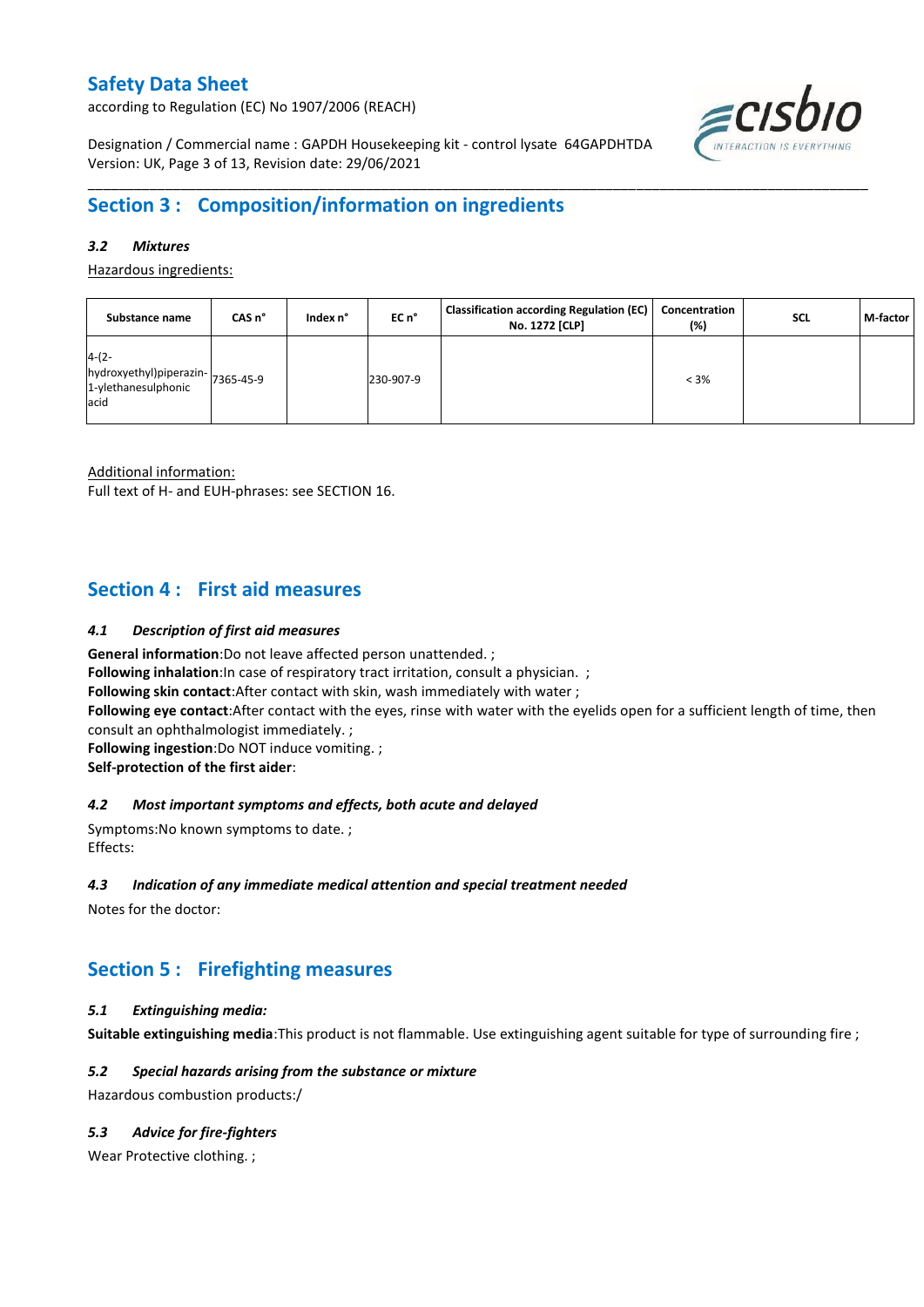according to Regulation (EC) No 1907/2006 (REACH)

Designation / Commercial name : GAPDH Housekeeping kit - control lysate 64GAPDHTDA Version: UK, Page 4 of 13, Revision date: 29/06/2021

\_\_\_\_\_\_\_\_\_\_\_\_\_\_\_\_\_\_\_\_\_\_\_\_\_\_\_\_\_\_\_\_\_\_\_\_\_\_\_\_\_\_\_\_\_\_\_\_\_\_\_\_\_\_\_\_\_\_\_\_\_\_\_\_\_\_\_\_\_\_\_\_\_\_\_\_\_\_\_\_\_\_\_\_\_\_\_\_\_\_\_\_\_\_\_\_\_\_\_\_\_



# **Section 6 : Accidental release measures**

### *6.1 Personal precautions, protective equipment and emergency procedures*

Emergency procedures: Provide adequate ventilation. ;

### *6.2 Environmental precautions*

Do not allow to enter into surface water or drains. ;

### *6.3 Methods and material for containment and cleaning up*

For cleaning up:Suitable material for taking up: Absorbing material, organic ; Other information:

### *6.4 Reference to other sections*

Additional information:

# **Section 7 : Handling and storage**

### *7.1 Precautions for safe handling*

Protective measures: Advice on safe handling:Avoid contact with skin, eyes and clothes. ; Fire preventions:

Do not eat, drink or smoke in areas where reagents are handled. ; Advice on general occupational hygiene Handle in accordance with good industrial hygiene and safety practice ;

#### *7.2 Conditions for safe storage, including any incompatibilities*

Technical measures and storage conditions: Requirements for storage rooms and vessels:Keep container tightly closed. ; Hints on storage assembly: Materials to avoid: Further information on storage conditions:

### *7.3 Specific end uses:*

Recommendations on specific end uses: Observe technical data sheet. ;

# **Section 8 : Exposure controls/personal protection**

#### *8.1 Control parameters*

Preliminary remark:

### 8.1.1 Occupational exposure limits:

France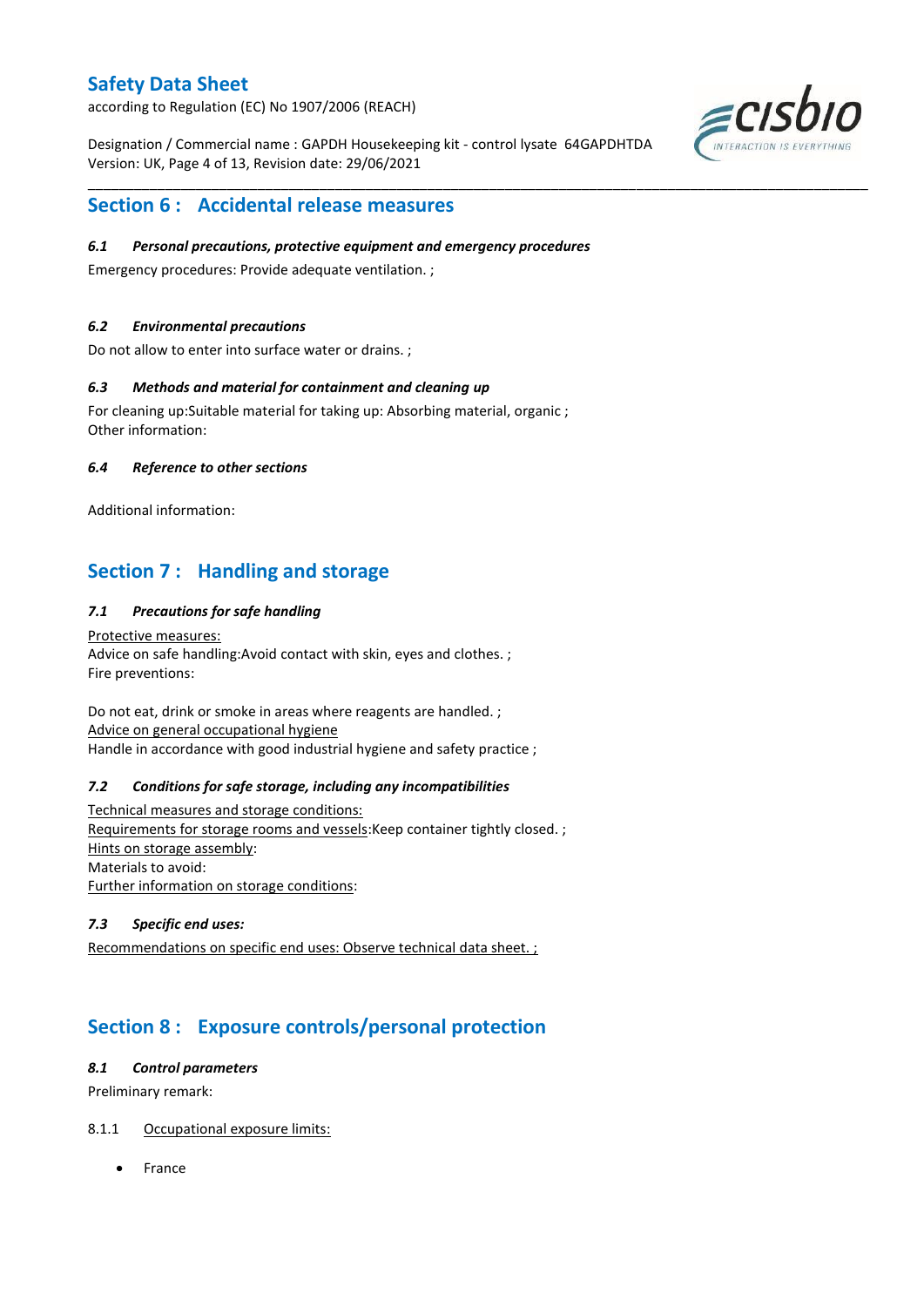according to Regulation (EC) No 1907/2006 (REACH)



Designation / Commercial name : GAPDH Housekeeping kit - control lysate 64GAPDHTDA Version: UK, Page 5 of 13, Revision date: 29/06/2021

| Source:                   |           | Informations relatives à la réglementation VME (France) : ED 984, 07.2012 |            |           |            |           |  |  |  |  |  |  |  |
|---------------------------|-----------|---------------------------------------------------------------------------|------------|-----------|------------|-----------|--|--|--|--|--|--|--|
| <b>Substance</b>          | EC No.    | CAS-No                                                                    | VLE(mg/m3) | VLE (ppm) | VME(mg/m3) | VME (ppm) |  |  |  |  |  |  |  |
| 7365-45-9 / 230-<br>907-9 | 230-907-9 | 7365-45-9                                                                 |            |           |            |           |  |  |  |  |  |  |  |

\_\_\_\_\_\_\_\_\_\_\_\_\_\_\_\_\_\_\_\_\_\_\_\_\_\_\_\_\_\_\_\_\_\_\_\_\_\_\_\_\_\_\_\_\_\_\_\_\_\_\_\_\_\_\_\_\_\_\_\_\_\_\_\_\_\_\_\_\_\_\_\_\_\_\_\_\_\_\_\_\_\_\_\_\_\_\_\_\_\_\_\_\_\_\_\_\_\_\_\_\_

### • Spain

| Source :                  | Limites de Exposicion Profesional para Agentes Quimicos en Espana<br>Instituto Nacional de Seguridad e Higiene en el Trabajo<br><b>June 2015</b> |           |                  |              |                |              |  |  |  |  |
|---------------------------|--------------------------------------------------------------------------------------------------------------------------------------------------|-----------|------------------|--------------|----------------|--------------|--|--|--|--|
| Substance                 | EC No.                                                                                                                                           | CAS-No    | $VLA-EC$ (mg/m3) | VLA-EC (ppm) | VLA-ED (mg/m3) | VLA-ED (ppm) |  |  |  |  |
| 7365-45-9 / 230-<br>907-9 | 230-907-9                                                                                                                                        | 7365-45-9 |                  |              |                |              |  |  |  |  |

### **•** Germany

| Source:               | TRGS 900, June 2015, BAuA |           |             |           |  |  |  |  |  |  |
|-----------------------|---------------------------|-----------|-------------|-----------|--|--|--|--|--|--|
| Substance             | EC No.                    | CAS-No    | AGW (mg/m3) | AGW (ppm) |  |  |  |  |  |  |
| 7365-45-9 / 230-907-9 | 230-907-9                 | 7365-45-9 |             |           |  |  |  |  |  |  |

- Italia
- Greece
- $\bullet$  UK
- OSHA (USA)

| Source:                                  | Occupational Safety and Health Administration (OSHA) Permissible Exposure Limits (PELS) from 29 CFR 1910.1000 |           |                                                                            |                                                                               |                                                                      |                                                                        |  |  |  |  |
|------------------------------------------|---------------------------------------------------------------------------------------------------------------|-----------|----------------------------------------------------------------------------|-------------------------------------------------------------------------------|----------------------------------------------------------------------|------------------------------------------------------------------------|--|--|--|--|
| Substance                                | CAS-No<br>EC-No.                                                                                              |           | <b>OSHA Permissible</b><br><b>Exposure Limit (PEL)</b><br>8-hour TWA (ppm) | <b>OSHA Permissible</b><br><b>Exposure Limit (PEL) 8-</b><br>hour TWA (mg/m3) | <b>OSHA Permissible</b><br><b>Exposure Limit (PEL)</b><br>STEL (ppm) | <b>OSHA Permissible</b><br><b>Exposure Limit (PEL)</b><br>STEL (mg/m3) |  |  |  |  |
| $17365 - 45 - 9$ / 230-907-<br>230-907-9 |                                                                                                               | 7365-45-9 |                                                                            |                                                                               |                                                                      |                                                                        |  |  |  |  |

### 8.1.2 Biological limit values (Germany):

| Source: | List of recommended health-based biological limit values (BLVs) and biological guidance values (BGVs), June 2014 |
|---------|------------------------------------------------------------------------------------------------------------------|
|---------|------------------------------------------------------------------------------------------------------------------|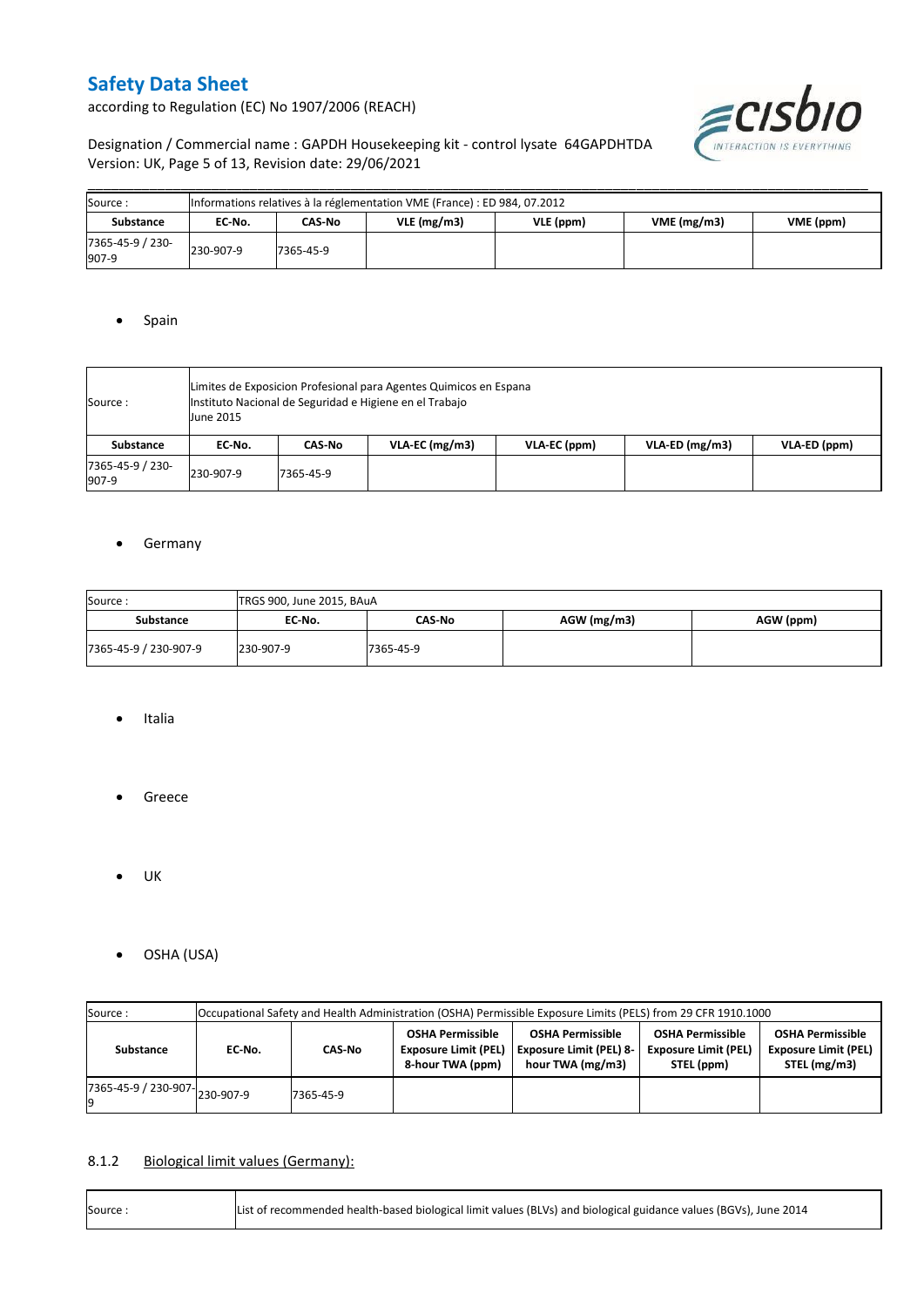according to Regulation (EC) No 1907/2006 (REACH)



Designation / Commercial name : GAPDH Housekeeping kit - control lysate 64GAPDHTDA Version: UK, Page 6 of 13, Revision date: 29/06/2021

| <b>Substance</b>      | EC No.    | CAS No    | BLV (mg/m3) | BLV (ppm) |
|-----------------------|-----------|-----------|-------------|-----------|
| 7365-45-9 / 230-907-9 | 230-907-9 | 7365-45-9 |             |           |

### 8.1.3 Exposure limits at intended use (Germany):

| Source:               | TRGS 903, November 2015, BAuA |           |             |           |  |  |  |  |  |  |
|-----------------------|-------------------------------|-----------|-------------|-----------|--|--|--|--|--|--|
| <b>Substance</b>      | EC No.                        | CAS-No    | BGW (mg/m3) | BGW (ppm) |  |  |  |  |  |  |
| 7365-45-9 / 230-907-9 | 230-907-9                     | 7365-45-9 |             |           |  |  |  |  |  |  |

#### 8.1.4 DNEL/PNEC-values:

#### • DNEL worker

| Source:                  |                     | GESTIS - substance database |                                                                                                          |  |                                                          |                                                  |                                                         |                                                        |                                                          |  |  |  |  |  |  |
|--------------------------|---------------------|-----------------------------|----------------------------------------------------------------------------------------------------------|--|----------------------------------------------------------|--------------------------------------------------|---------------------------------------------------------|--------------------------------------------------------|----------------------------------------------------------|--|--|--|--|--|--|
| Substance                | EC-No.              | <b>CAS-No</b>               | Long-term-<br>Acute - dermal,<br>dermal, local<br>local effects<br>effects<br>(mg/kg/day)<br>(mg/kg/day) |  | Long-term-<br>dermal.<br>systemic effects<br>(mg/kg/day) | Acute –<br>linhalation. local<br>effects (mg/m3) | $Acute -$<br>inhalation.<br>systemic effects<br>(mg/m3) | $Long-term -$<br>linhalation. local<br>effects (mg/m3) | Long-term-<br>inhalation.<br>systemic effects<br>(mg/m3) |  |  |  |  |  |  |
| 7365-45-9 /<br>230-907-9 | 230-907-9 7365-45-9 |                             |                                                                                                          |  |                                                          |                                                  | 23.5-23.5                                               |                                                        |                                                          |  |  |  |  |  |  |

#### DNEL consumer

| Source:                  |        | <b>GESTIS</b> - substance database |                                                 |                                                          |                                                          |                               |                                                                                                         |                                                     |                                                             |
|--------------------------|--------|------------------------------------|-------------------------------------------------|----------------------------------------------------------|----------------------------------------------------------|-------------------------------|---------------------------------------------------------------------------------------------------------|-----------------------------------------------------|-------------------------------------------------------------|
| Substance                | EC-No. | <b>CAS-No</b>                      | Acute - dermal,<br>local effects<br>(mg/kg/day) | Long-term $-$<br>dermal, local<br>effects<br>(mg/kg/day) | Long-term-<br>dermal,<br>systemic effects<br>(mg/kg/day) | Acute –<br>linhalation. local | Acute -<br>inhalation.<br>---> effects (mg/m3)  <sup>systemic effects</sup>   <sub>-</sub> 4<br>(mg/m3) | Long-term –<br>inhalation. local<br>effects (mg/m3) | Long-term $-$<br>inhalation.<br>systemic effects<br>(mg/m3) |
| 7365-45-9 /<br>230-907-9 |        | 230-907-9 7365-45-9                |                                                 |                                                          |                                                          |                               |                                                                                                         |                                                     |                                                             |

#### DNEL remark:

• PNEC

| Source:         | <b>INERIS</b>                  |        |            |              |  |  |              |  |                      |  |            |  |                      |  |  |  |  |
|-----------------|--------------------------------|--------|------------|--------------|--|--|--------------|--|----------------------|--|------------|--|----------------------|--|--|--|--|
| Substance       |                                | CAS-No |            | PNEC AQUATIC |  |  |              |  |                      |  |            |  | <b>PNEC Sediment</b> |  |  |  |  |
|                 | EC No.                         |        | freshwater |              |  |  | marine water |  | intermittent release |  | freshwater |  | marine water         |  |  |  |  |
|                 |                                |        |            |              |  |  |              |  |                      |  |            |  |                      |  |  |  |  |
| 7365-45-9<br>19 | / 230-907- 230-907-9 7365-45-9 |        |            |              |  |  |              |  |                      |  |            |  |                      |  |  |  |  |

| Source:          | <b>INERIS</b> |        |                  |                    |                  |                                |         |       |                 |                    |  |                             |                          |       |
|------------------|---------------|--------|------------------|--------------------|------------------|--------------------------------|---------|-------|-----------------|--------------------|--|-----------------------------|--------------------------|-------|
|                  | EC No.        | CAS-No | Others           |                    |                  |                                |         |       |                 |                    |  |                             |                          |       |
| <b>Substance</b> |               |        | <b>PNEC soil</b> |                    |                  | PNEC sewage treatment<br>plant |         |       | <b>PNEC</b> air |                    |  | PNEC secondary<br>poisoning |                          |       |
|                  |               |        |                  | $(mg/L)$ $(mg/kg)$ | $(ppm)$ $(mg/L)$ |                                | (mg/kg) | (ppm) |                 | $(mg/L)$ $(mg/kg)$ |  |                             | (ppm) $(mg/L)$ $(mg/kg)$ | (ppm) |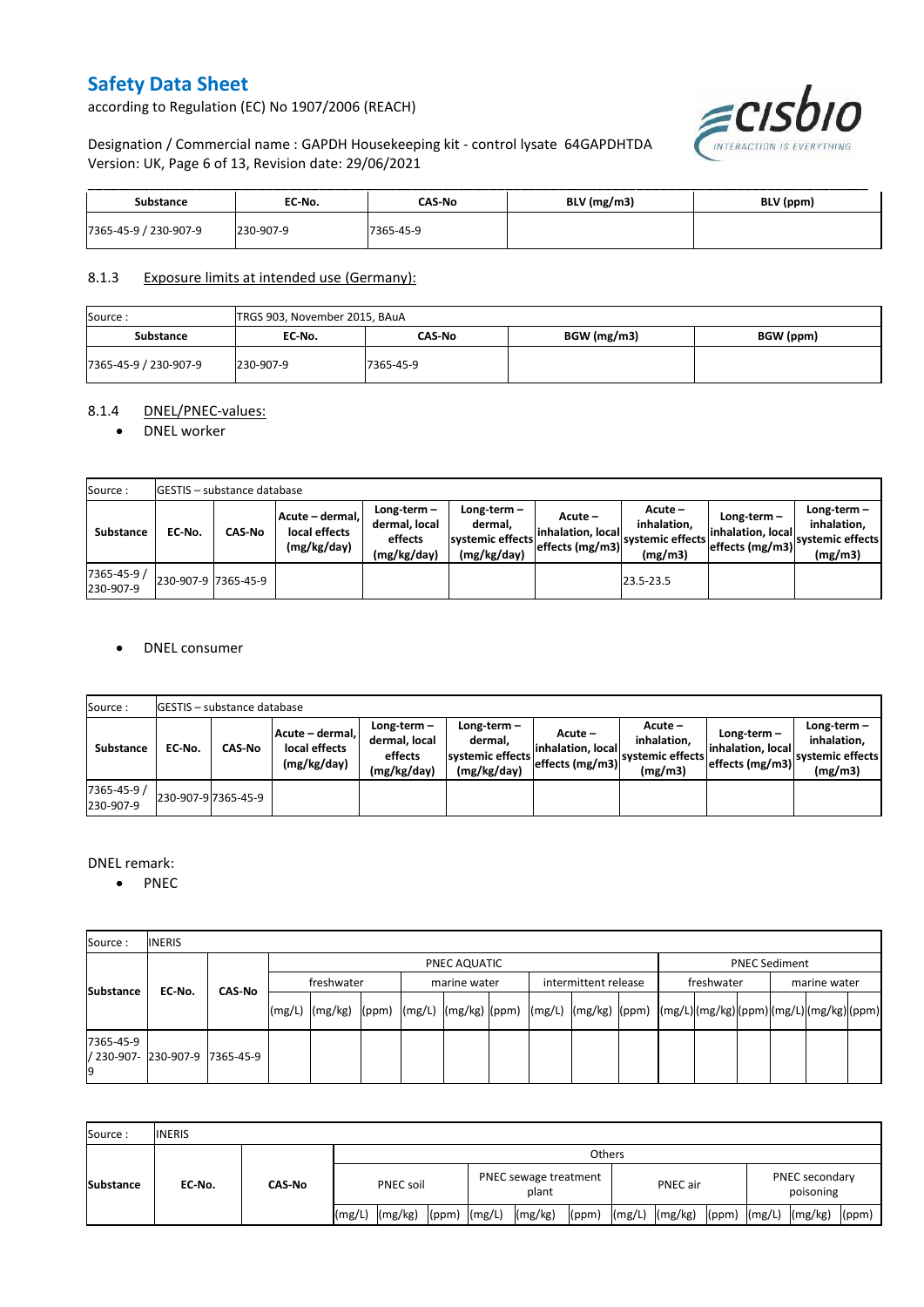according to Regulation (EC) No 1907/2006 (REACH)

≡CISl

Designation / Commercial name : GAPDH Housekeeping kit - control lysate 64GAPDHTDA Version: UK, Page 7 of 13, Revision date: 29/06/2021

| 7365-45-9<br>230-907-9 | 230-907-9 | 7365-45-9 |  |  |  |  |  |  |
|------------------------|-----------|-----------|--|--|--|--|--|--|

PNEC remark:

Control parameters remark:

### *8.2 Exposure controls*

8.2.1 Appropriate engineering controls:

8.2.2 Personal protective equipment:

**Eye / Face protection**: Safety glasses with side-shields ; **Skin protection**:Gloves ;

**Respiratory protection**:Ensure adequate ventilation ; **Thermal hazards**:

8.2.3 Environmental exposure controls:

# **Section 9 : Physical and chemical properties**

### *9.1 Information on basic physical and chemical properties*

#### Appearance

| Physical state        | Liquid    |
|-----------------------|-----------|
| Colour                | Colorless |
| Odour                 |           |
| Odour threshold (ppm) |           |

|                                                             |                                           | Value | Concentration<br>(mol/L) | Method | Temperature (°C) | Pressure (kPa) | Remark |
|-------------------------------------------------------------|-------------------------------------------|-------|--------------------------|--------|------------------|----------------|--------|
| pH                                                          |                                           |       |                          |        |                  |                |        |
| Melting point (°C)                                          |                                           |       |                          |        |                  |                |        |
| Freezing point (°C)                                         |                                           |       |                          |        |                  |                |        |
| Initial boiling point/boiling range (°C)                    |                                           |       |                          |        |                  |                |        |
| Flash point (°C)                                            |                                           |       |                          |        |                  |                |        |
| Evaporation rate (kg/m <sup>2</sup> /h)                     |                                           |       |                          |        |                  |                |        |
| Flammability (type: ) (%)                                   |                                           |       |                          |        |                  |                |        |
| Upper/lower<br>flammability or explosive<br>limits          | Upper explosive limit<br>(%)              |       |                          |        |                  |                |        |
|                                                             | Lower explosive limit (%)                 |       |                          |        |                  |                |        |
| Vapour pressure (kPa)                                       |                                           |       |                          |        |                  |                |        |
| Vapour density (g/cm <sup>3</sup> )                         |                                           |       |                          |        |                  |                |        |
|                                                             | Density (g/cm <sup>3</sup> )              |       |                          |        |                  |                |        |
| Densities                                                   | Relative density (g/cm <sup>3</sup> )     |       |                          |        |                  |                |        |
|                                                             | Bulk density (g/cm <sup>3</sup> )         |       |                          |        |                  |                |        |
|                                                             | Critical density (g/cm <sup>3</sup> )     |       |                          |        |                  |                |        |
| Solubility (Type: ) (g/L)                                   |                                           |       |                          |        |                  |                |        |
| Partition coefficient (log Pow)<br>n-octanol/water at pH :  |                                           |       |                          |        |                  |                |        |
| Auto-ignition temperature (°C)                              |                                           |       |                          |        |                  |                |        |
| Decomposition temperature (°C)<br>Decomposition energy : kJ |                                           |       |                          |        |                  |                |        |
| Viscosity                                                   | Viscosity, dynamic (poiseuille)           |       |                          |        |                  |                |        |
|                                                             | Viscosity, cinematic (cm <sup>3</sup> /s) |       |                          |        |                  |                |        |
| Oxidising properties                                        |                                           |       |                          |        |                  |                |        |
| <b>Explosive properties</b>                                 |                                           |       |                          |        |                  |                |        |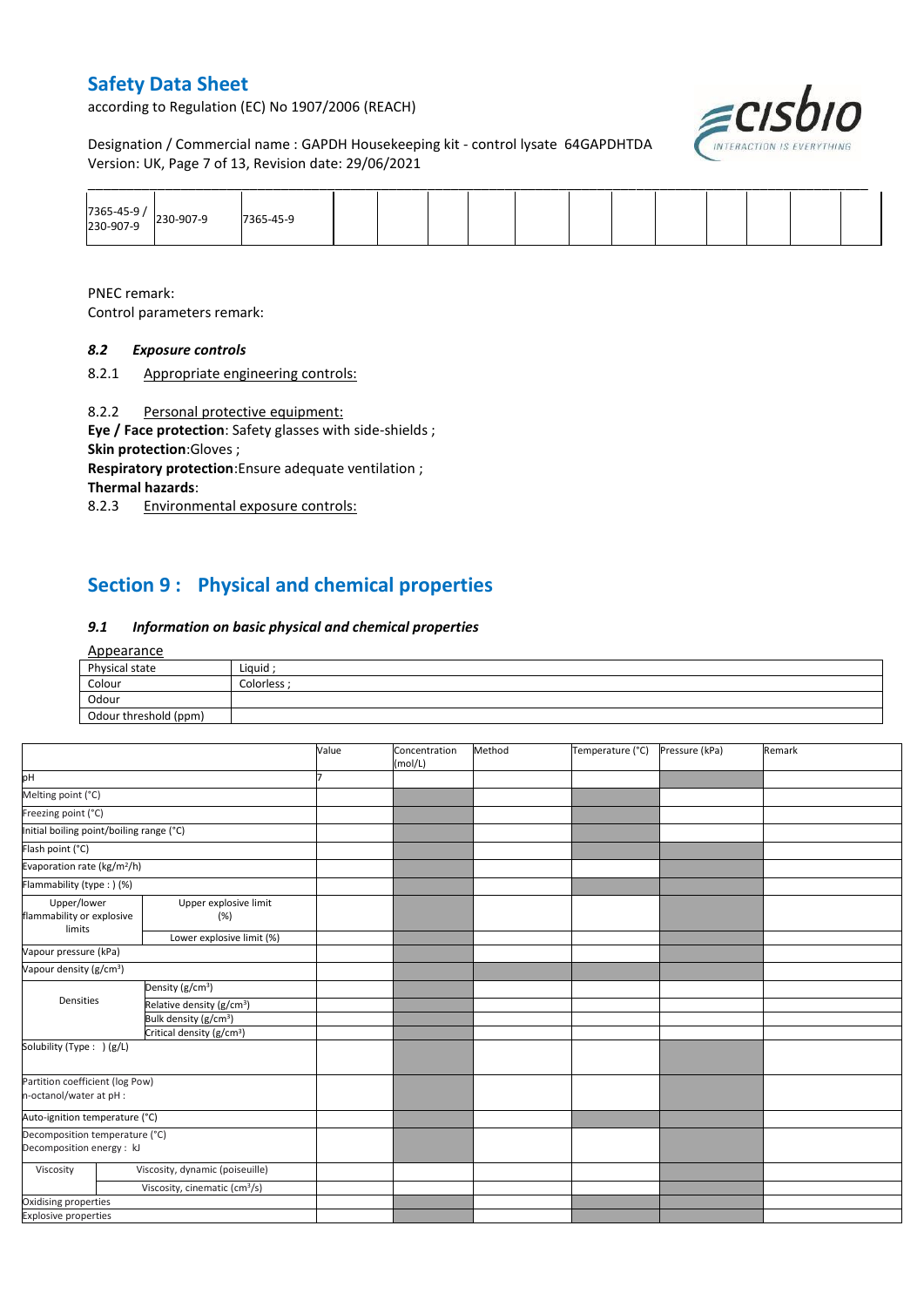according to Regulation (EC) No 1907/2006 (REACH)

Designation / Commercial name : GAPDH Housekeeping kit - control lysate 64GAPDHTDA Version: UK, Page 8 of 13, Revision date: 29/06/2021

\_\_\_\_\_\_\_\_\_\_\_\_\_\_\_\_\_\_\_\_\_\_\_\_\_\_\_\_\_\_\_\_\_\_\_\_\_\_\_\_\_\_\_\_\_\_\_\_\_\_\_\_\_\_\_\_\_\_\_\_\_\_\_\_\_\_\_\_\_\_\_\_\_\_\_\_\_\_\_\_\_\_\_\_\_\_\_\_\_\_\_\_\_\_\_\_\_\_\_\_\_



#### *9.2 Other information:*

No other relevant data available

# **Section 10 : Stability and reactivity**

- *10.1 Reactivity* This material is considered to be non-reactive under normal use conditions. ;
- *10.2 Chemical stability*
- *10.3 Possibility of hazardous reactions*
- *10.4 Conditions to avoid:*
- *10.5 Incompatible materials:*
- *10.6 Hazardous decomposition products:*

Does not decompose when used for intended uses. ;

### **Section 11 : Toxicological information**

Toxicokinetics, metabolism and distribution

#### *11.1 Information on toxicological effects*

**Substances** 

**Acute toxicity**

Animal data: Acute oral toxicity:

Acute dermal toxicity:

Acute inhalative toxicity:

Practical experience / human evidence: Assessment / Classification: General Remark:

**•** Skin corrosion/irritation

Animal data:

In-vitro skin test method: In-vitro skin test result: Assessment / Classification:

**Eye damage/irritation**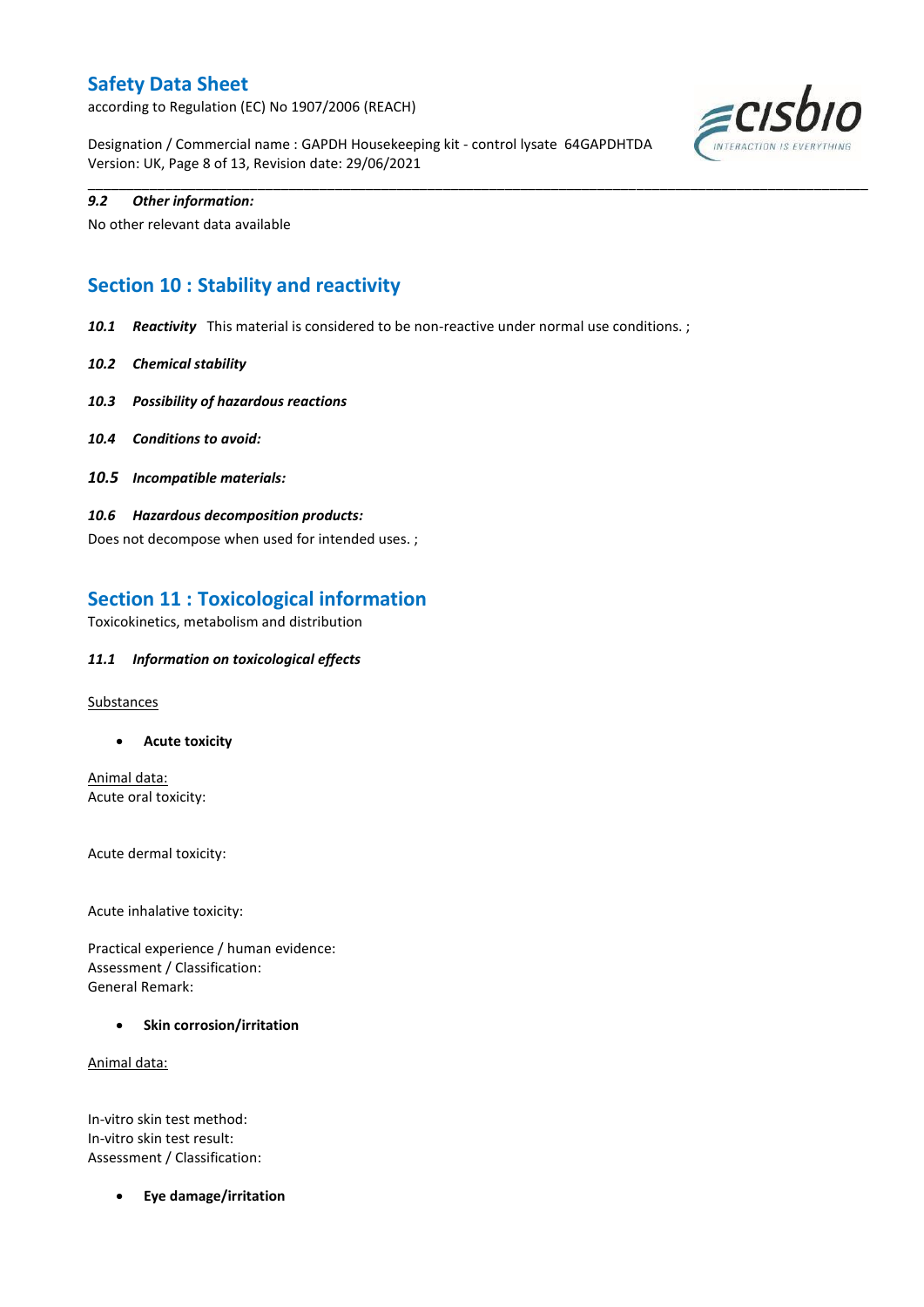according to Regulation (EC) No 1907/2006 (REACH)

Designation / Commercial name : GAPDH Housekeeping kit - control lysate 64GAPDHTDA Version: UK, Page 9 of 13, Revision date: 29/06/2021

\_\_\_\_\_\_\_\_\_\_\_\_\_\_\_\_\_\_\_\_\_\_\_\_\_\_\_\_\_\_\_\_\_\_\_\_\_\_\_\_\_\_\_\_\_\_\_\_\_\_\_\_\_\_\_\_\_\_\_\_\_\_\_\_\_\_\_\_\_\_\_\_\_\_\_\_\_\_\_\_\_\_\_\_\_\_\_\_\_\_\_\_\_\_\_\_\_\_\_\_\_



### Animal data:

In vitro eye test method: In vitro eye test result: Assessment / Classification:

- **CMR effects (carcinogenity, mutagenicity and toxicity for reproduction)**
	- o Germ cell mutagenicity:

Animal data:

Assessment / Classification:

o Carcinogenicity

Practical experience / human evidence: Animal data:

Other information: Assessment / Classification:

o Reproductive toxicity

Practical experience / human evidence: Animal data:

Other information: Assessment / Classification:

Overall assessment on CMR properties:

 **Specific target organ toxicity (single exposure)** o STOT SE 1 and 2

Animal data:

Other information:

o STOT SE 3

Practical experience / human evidence:

Other information: Assessment / Classification:

### **Specific target organ toxicity (repeated exposure)**

Practical experience / human evidence: Animal data:

Assessment / Classification: Other information

**Aspiration hazard**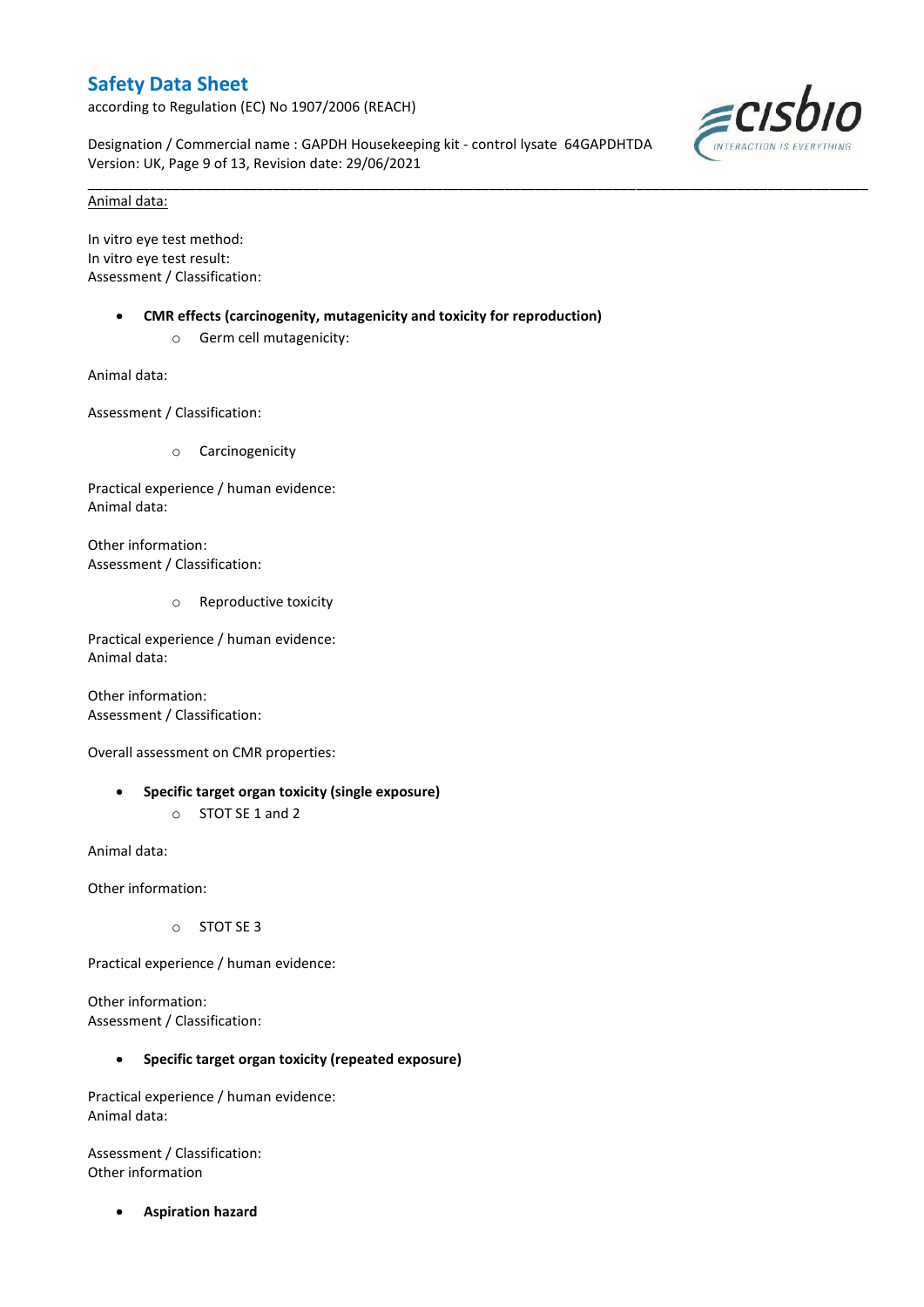according to Regulation (EC) No 1907/2006 (REACH)

Designation / Commercial name : GAPDH Housekeeping kit - control lysate 64GAPDHTDA Version: UK, Page 10 of 13, Revision date: 29/06/2021



Practical experience / human evidence: Experimental data: viscosity data: see SECTION 9. Assessment / Classification: Remark:

11.1.1 Mixtures No toxicological information is available for the mixture itself

### **Section 12 : Ecological information**

In case that test data regarding one endpoint/differentiation exist for the mixture itself, the classification is carried out according to the substance criteria (excluding biodegradation and bioaccumulation). If no test data exist, the criteria for mixture classification has to be used (calculation method) in this case the toxicological data of the ingredients are shown.

\_\_\_\_\_\_\_\_\_\_\_\_\_\_\_\_\_\_\_\_\_\_\_\_\_\_\_\_\_\_\_\_\_\_\_\_\_\_\_\_\_\_\_\_\_\_\_\_\_\_\_\_\_\_\_\_\_\_\_\_\_\_\_\_\_\_\_\_\_\_\_\_\_\_\_\_\_\_\_\_\_\_\_\_\_\_\_\_\_\_\_\_\_\_\_\_\_\_\_\_\_

### *12.1 Aquatic toxicity:*

Acute (short-term) fish toxicity

Chronic (long-term) fish toxicity

Acute (short-term) toxicity to crustacea

Chronic (long-term) toxicity to crustacea

Acute (short-term) toxicity to algae and cyanobacteria

Toxicity to microorganisms and other aquatic plants / organisms

Assessment / Classification:

### *12.2 Persistence and degradability*

Biodegradation:

Abiotic Degradation:

Assessment / Classification:

### *12.3 Bioaccumulative potential*

Bioconcentration factor (BCF):

#### *12.4 Mobility in soil*

### *12.5 Results of PBT and vPvB assessment*

*12.6 Other adverse effects:*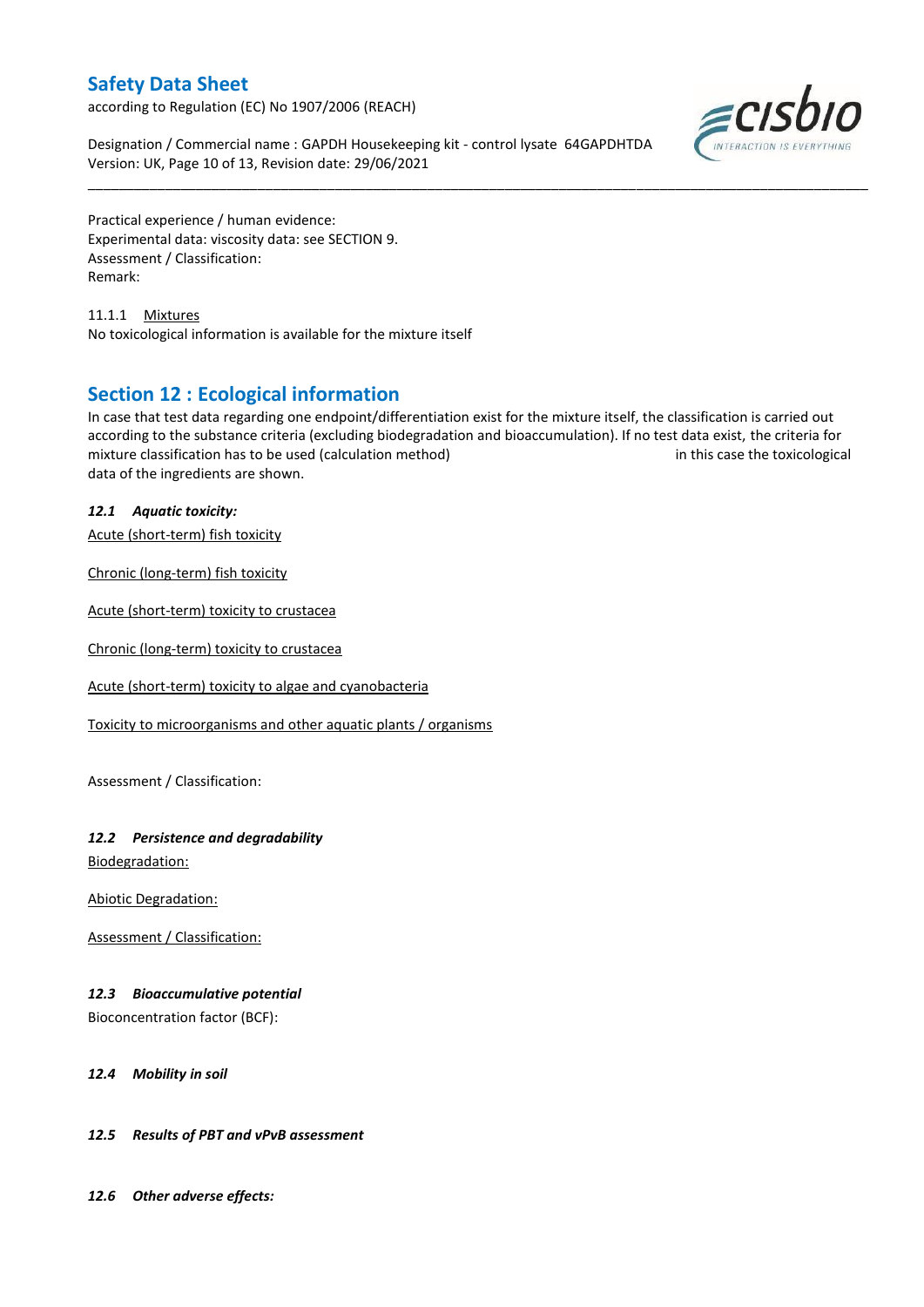according to Regulation (EC) No 1907/2006 (REACH)

Designation / Commercial name : GAPDH Housekeeping kit - control lysate 64GAPDHTDA Version: UK, Page 11 of 13, Revision date: 29/06/2021



Additional ecotoxicological information:

# **Section 13 : Disposal considerations**

### *13.1 Waste treatment methods*

Waste treatment options: Dispose of waste according to applicable legislation.;

# **Section 14 : Transport information**

ADR/RID/AND/IMDG/IATA

| UN No.                     |  |
|----------------------------|--|
| UN Proper shipping name    |  |
| Transport hazard class(es) |  |
| Hazard label(s)            |  |
|                            |  |
| Packing group              |  |

\_\_\_\_\_\_\_\_\_\_\_\_\_\_\_\_\_\_\_\_\_\_\_\_\_\_\_\_\_\_\_\_\_\_\_\_\_\_\_\_\_\_\_\_\_\_\_\_\_\_\_\_\_\_\_\_\_\_\_\_\_\_\_\_\_\_\_\_\_\_\_\_\_\_\_\_\_\_\_\_\_\_\_\_\_\_\_\_\_\_\_\_\_\_\_\_\_\_\_\_\_

#### *Transport in bulk according to Annex II of MARPOL 73/78 and the IBC Code*

| Land transport (ADR/RID)                                             |                                               |
|----------------------------------------------------------------------|-----------------------------------------------|
| <b>Classification code ADR:</b>                                      | Special Provisions for ADR/RID:               |
| Limited quantities for ADR/RID:                                      | <b>Excepted Quantities for ADR/RID:</b>       |
| Packing Instructions for ADR/RID:                                    | Special packing provisions for ADR/RID:       |
| Mixed packing provisions:                                            |                                               |
| Portable tanks and bulk containers Instructions:                     |                                               |
| Portable tanks and bulk containers Special Provisions:               |                                               |
| <b>ADR Tank Code:</b>                                                | ADR Tank special provisions:                  |
| Vehicle for tank carriage:                                           |                                               |
| Special provisions for carriage Packages:                            |                                               |
| Special provisions for carriage Bulk:                                |                                               |
| Special provisions for carriage for loading, unloading and handling: |                                               |
| Special Provisions for carriage Operation:                           |                                               |
| Hazard identification No:                                            | Transport category (Tunnel restriction code): |
|                                                                      |                                               |
| Sea transport (IMDG)                                                 |                                               |
| Marine Pollutant:                                                    | Subsidiary risk(s) for IMDG:                  |
| Packing provisions for IMDG:                                         | Limited quantities for IMDG:                  |
| Packing instructions for IMDG:                                       | <b>IBC</b> Instructions:                      |
| <b>IBC Provisions:</b>                                               | <b>IMO</b> tank instructions:                 |
| UN tank instructions:                                                | Tanks and bulk Provisions:                    |
| EmS:                                                                 | Stowage and segregation for IMDG:             |
| Properties and observations:                                         |                                               |
|                                                                      |                                               |
| Inland waterway transport (ADN)                                      |                                               |
| <b>Classification Code ADN:</b>                                      | <b>Special Provisions ADN:</b>                |
| Limited quantities ADN:                                              | <b>Excepted quantities ADN:</b>               |
| Carriage permitted:                                                  | Equipment required:                           |
| Provisions concerning loading and unloading:                         | Provisions concerning carriage:               |
| Number of blue cones/lights:                                         | Remark:                                       |
|                                                                      |                                               |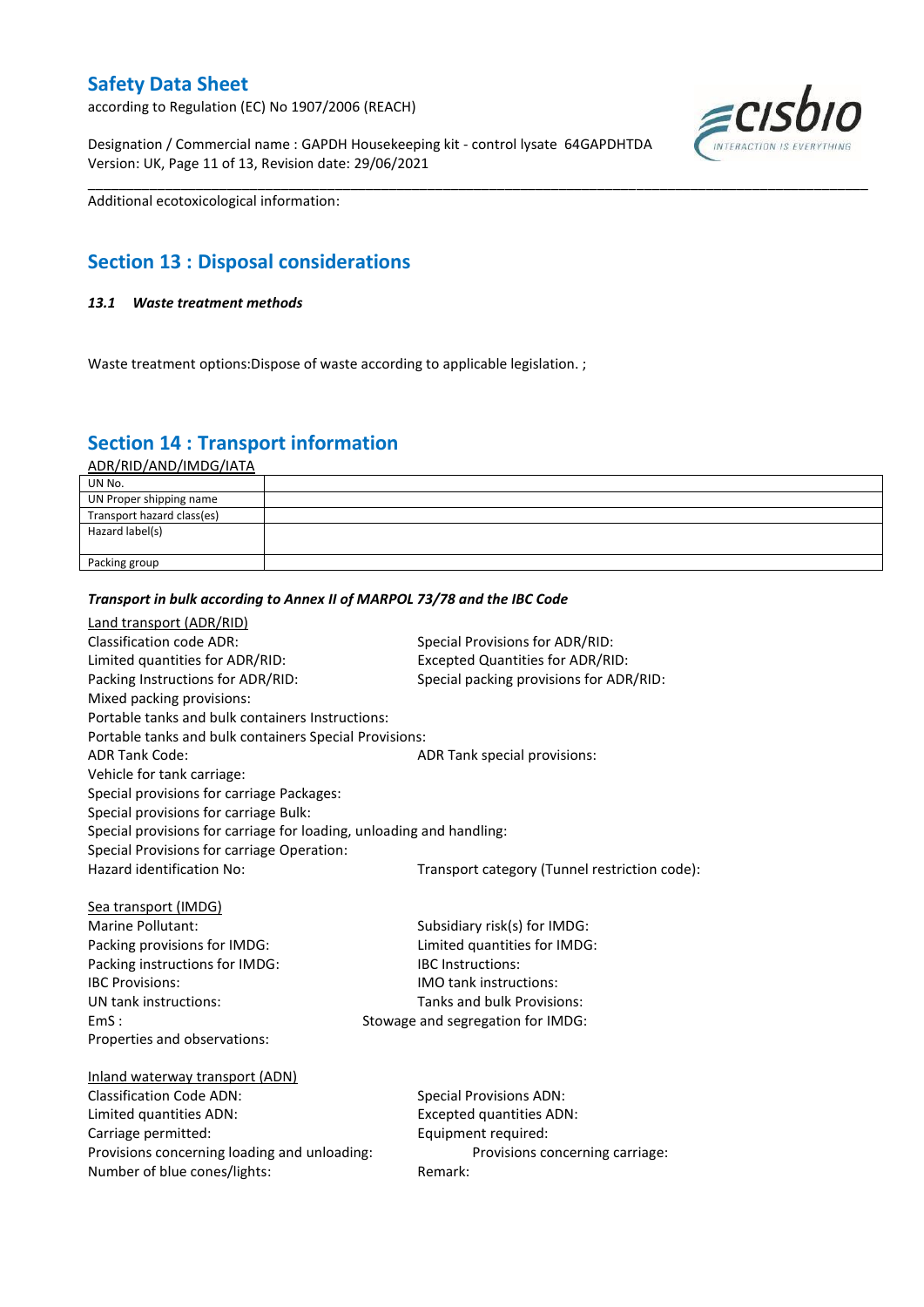according to Regulation (EC) No 1907/2006 (REACH)

Designation / Commercial name : GAPDH Housekeeping kit - control lysate 64GAPDHTDA Version: UK, Page 12 of 13, Revision date: 29/06/2021



Air transport (ICAO-TI / IATA-DGR) Subsidiary risk for IATA: Excepted quantity for IATA: Passenger and Cargo Aircraft Limited Quantities Packing Instructions: Passenger and Cargo Aircraft Limited Quantities Maximal Net Quantity : Passenger and Cargo Aircraft Packaging Instructions : Passenger and Cargo Aircraft Maximal Net Quantity : Cargo Aircraft only Packaging Instructions : Cargo Aircraft only Maximal Net Quantity : ERG code: Special Provisions for IATA:

\_\_\_\_\_\_\_\_\_\_\_\_\_\_\_\_\_\_\_\_\_\_\_\_\_\_\_\_\_\_\_\_\_\_\_\_\_\_\_\_\_\_\_\_\_\_\_\_\_\_\_\_\_\_\_\_\_\_\_\_\_\_\_\_\_\_\_\_\_\_\_\_\_\_\_\_\_\_\_\_\_\_\_\_\_\_\_\_\_\_\_\_\_\_\_\_\_\_\_\_\_

# **Section 15 : Regulatory information**

### *15.1 Safety, health and environmental regulations/legislation specific for the substance or mixture*

EU regulations

Authorisations and/or restrictions on use:

Authorisations: Restrictions on use: SVHC :

- Other EU regulations:
- Directive 2010/75/EC on industrial emissions

Not relevant

National regulations

### *15.2 Chemical Safety Assessment:*

For this mixture, no chemical safety assessment has been carried out

# **Section 16 : Other information**

#### *16.1 Indication of changes*

Date of the previous version:25/05/2021 Modifications:

*16.2 Other informations*

*16.3 Classification for mixtures and used evaluation method according to regulation (EC) 1207/2008 [CLP]:* See SECTION 2.1 (classification).

#### *16.4 Relevant R-, H- and EUH-phrases (number and full text):*